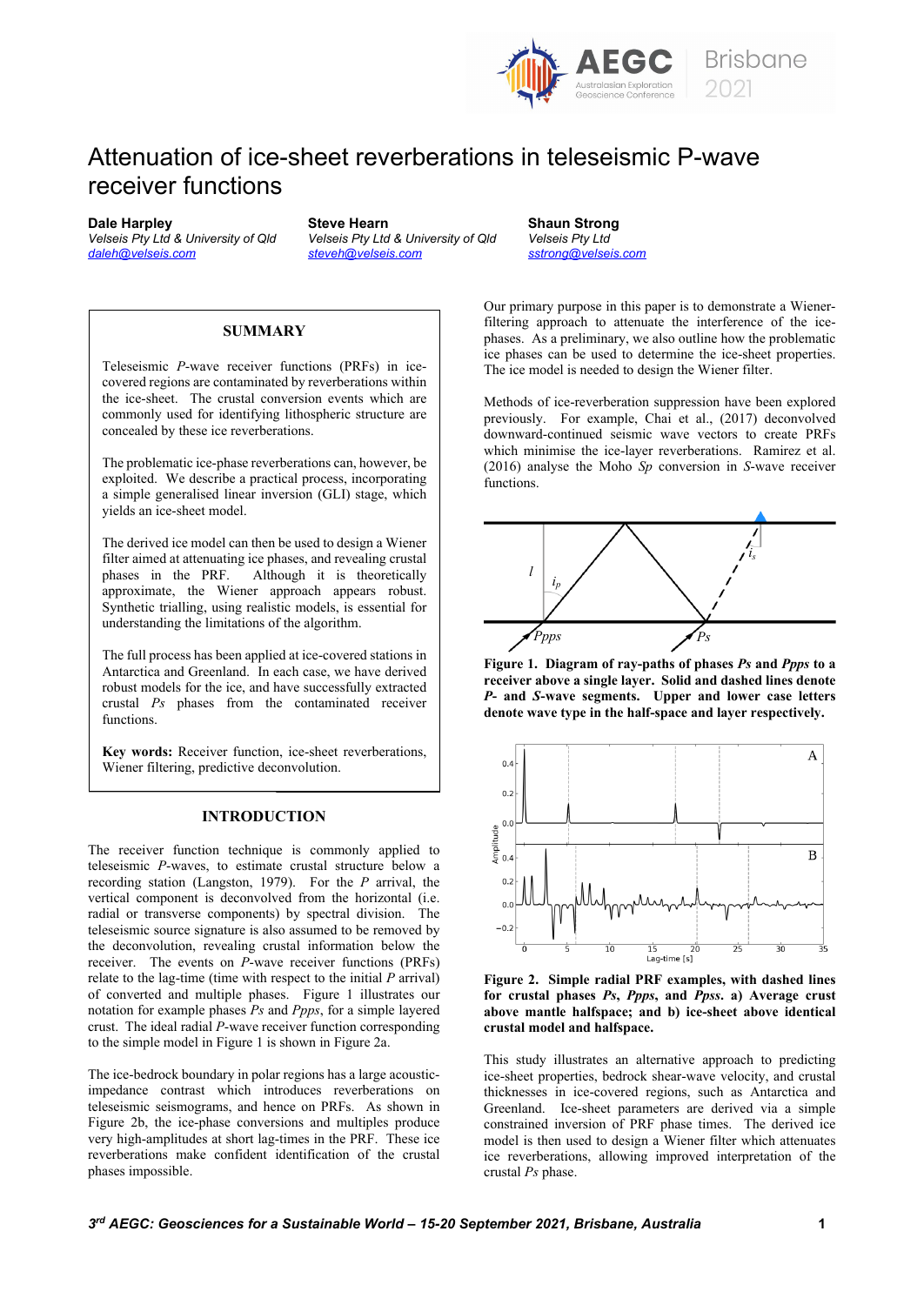### **ICE-SHEET MODELLING**

The measured lag-times of the ice-phases provide an opportunity to use a simple generalised linear inversion (GLI) to predict ice-layer parameters (thickness, *P*- and *S*-wave velocities). The measured ice-phase lag-times can be matched to a synthetic ice-layer PRF created with the Thomson-Haskell matrix formalism (Haskell, 1953, 1962). Note that there is intrinsic non-uniqueness between ice thickness and ice velocity. Non-uniqueness is limited by using constraints on the bodywave velocities, based on estimation of the *P*-wave incident angle ( $i_p$ , derived from hodogram analysis) and the  $v_p/v_s$  ratio in the ice.

#### **Identification of ice phases in PRF**

Peaks in the PRF relate to the lag-time between the *P* arrival and the respective conversion, or multiple. These lags can be calculated using layer equivalent-time formulae (e.g. Hearn, 1981).

$$
t_p = \frac{l \cos i_p}{v_p} \quad ; \quad t_s = \frac{l \cos i_s}{v_s} \tag{1}
$$

where *l*, *i*, and *v* denote layer properties: thickness, incident angle, and velocity. For example, Equation 2 shows the first two phase lags (*Ps* and *Ppps*) for a single layer PRF.

$$
\tau_{Ps} = t_s - t_p \quad ; \quad \tau_{PPps} = 2t_p + t_s - t_p = t_s + t_p \tag{2}
$$

Note that all lags will contain a subtraction of the *P*-wave equivalent layer time so that the main *P* phase event is  $\tau=0$ s.

#### **Estimation of ice-sheet**  $v_p/v_s$  ratio

Referring to Equation 2, if two suitable lags  $(\tau)$  can be identified in the real-data PRFs then the equivalent times in the ice,  $t_p$  and *ts* , can be derived. As an example, at a site in Antarctica (Concordia) at least four ice-phases are able to be confidently picked at Concordia giving an overdetermined system. A simple inversion with singular value decomposition (SVD) can then be used to find  $t_p$  and  $t_s$ .

Once the equivalent times are estimated, we can estimate the velocity ratio γ and *S*-wave incidence  $(i<sub>s</sub>)$ , using an iterative approach based on Equation 3.

$$
\gamma = \frac{v_p}{v_s} = \frac{t_s \cos i_p}{t_p \cos i_s} \tag{3}
$$

#### **Generalised linear inversion**

The GLI algorithm (Wiggins, 1972) is commonly applied in geophysics to solve an overdetermined system in the form Jacobian **Jx**=**y**. Where **x** is the change in model parameters, **y** is the change in observations, and **J** is the sensitivity matrix.

For our problem we need to create an ice-sheet model where the PRF lag-times match measured values. The unknown ice parameters that control these lags are  $l$ ,  $v_p$  and  $v_s$  (Equations 1, 2)  $(i_p$  is known and ice density is assumed to be  $0.917$  g/cc). The starting model is perturbed for each parameter and the Jacobean (**J**) is built with central finite-differences. The **y** vector contains differential lags of ice-phases in the PRF (e.g. δτ*Ps*, δτ*Ppps*, δτ*Ppss*). The **x** vector (containing δ*l*, δ*vp*, δ*vs*) is solved using SVD, and the model is updated.  $v_s$  and  $i_s$  are

constrained by  $v_p/v_s$  and  $i_p$  computed for the given station. The best fit solution is picked by the shortest number of SVD iterations and minimum error of **y** after solving over different initial models varying *l* and *vp*.

#### **Estimation of bedrock parameters**

For the following Wiener filter design phase, the ice-model PRFs required a known halfspace basement. Based on findings by Julià (2007) the *Ps* phase amplitude in the receiver function is predominantly controlled by the  $v<sub>s</sub>$  contrast at that boundary. We have used the ice  $Ps$  amplitude to estimate bedrock  $v<sub>s</sub>$  at all stations. (We will use the term bedrock to refer to the rock layer directly under the ice.) Bedrock density and  $v_p$  are then inferred using empirical relations between wave velocities and density (Equation 11 in Brocher, 2005).

## **Derived ice-sheet models**

We have applied this process to two stations in Antarctica (Concordia, CCD; Marie Byrd Land, BYRD), and one in Greenland (Eemian, NEEM). The derived ice models are summarised in Table 1 (Page 5).

## **WIENER FILTERING: SYNTHETIC TRIALS**

The previous section outlined the process of estimating icesheet parameters based on PRF observations. The derived ice model provides the starting point for the Wiener attenuation. First we illustrate the concepts using synthetic models. Figure 3 shows  $v_p$  and  $v_s$  for representative models. Average crustal density has been assumed to be 2.81g/cc. The multilayered crustal model has the same average crustal parameters. With increasing complexity of the crust, the amplitudes of crustalphases in the PRF generally reduce. Use of a more realistic model provides better insight into the behaviour of Wiener filters and their application to real data.



**Figure 3. Synthetic ice and crust models used for receiver function modelling. Depth is with respect to the base of the ice-sheet. Average CCD ice model (blue) parameters listed in Table 1. Average crustal body-wave velocities:** *vp***=6.45km/s and** *vs***=3.75km/s (grey).**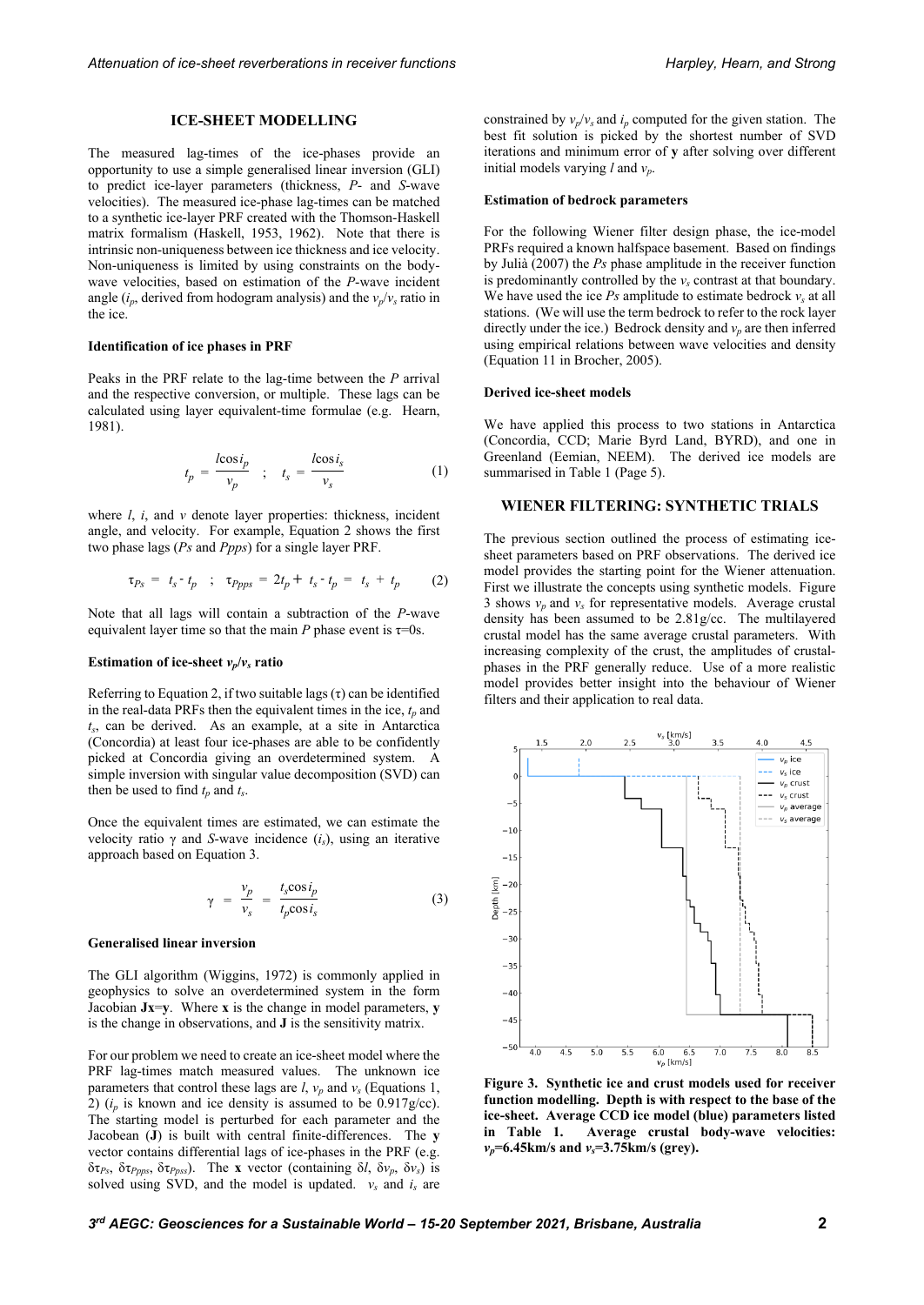#### **Wiener filtering (signature deconvolution)**

Here we consider standard or deterministic Wiener filtering, sometimes called signature deconvolution (e.g. Robinson and Treitel, 2000). The hypothesis is that a Wiener spiking filter designed on a pure-ice PRF should act to attenuate ice phases in an ice-crust PRF. As illustrated below this is an approximation (Figure 5).



**Figure 4. Synthetic PRFs (blue) and filtered results (black). Dashed lines show ice-removed lag-times of Moho phases:** *Ps***,** *Ppps***, and** *Ppss***. a) Average CCD ice model PRF (blue), filtered into the desired zero-time peak (black); b) Single layered average crust below ice; and c) Multilayered crust below ice.**

Figure 4a illustrates that a Wiener filter can be designed to compress the ice-layer PRF into a peak at  $\tau$ =0s. (Here we have used a non-causal frequency-domain approach.) When applied to the ice-crust PRFs (Figures 4b-c), the ice-phases have been significantly attenuated, although there are artefacts. Note that the Wiener filter shifts crustal events in time, effectively simulating recording under the ice-layer.

Because the method is an approximation, the crustal *Ps* phase (~5s) only appears slightly greater in amplitude than some of the spurious peaks which remain after filtering. The *Ppps* crustal phase (~18s) is less affected by artefacts, being a stronger event in noise-free PRFs to begin with.

#### **Convolutional model assessment**

For the previous approach to perform perfectly, we would require that the PRF of a multilayered earth is the convolution of individual layer PRFs. The receiver function does notstrictly satisfy this assumption, resulting in filter artefacts. Figure 5 gives an example of the imperfection in the convolutional assumption. The ice-crust PRF (blue) is very similar, but not identical, to the individual PRFs convolved (black). This limitation has been noted previously by Cho (2011) who investigated a different deconvolution process. The accuracy of the approximation varies from model to model and with other processing parameters.



**Figure 5. Comparison between the convolution of an ice PRF with a single layer crust PRF (black) and the true icecrust PRF (blue).** 

More detailed intuitive explanations can be given for the acknowledged limitations in our filtering process. In Figure 5, each of the single-layer models would include surface effects, while the multilayered model only allows for the true surface. Also, the Wiener filter is designed for a *P*-wave incident on the base of ice, and this would not properly compress incident *S* phases. Given these imperfections, we have been surprised at the general effectiveness of the approach.

# **REAL-DATA APPLICATION**

# **Wiener filtering**

For each station we have applied the full Wiener-filter process to PRFs from individual earthquakes, as well as for the stacked PRF. In general the latter is preferred, because the stacking process reduces noise somewhat. Figure 6 shows the result of Wiener filtering of stacked PRFs from stations CCD, BYRD, and NEEM.



**Figure 6. Wiener filter designed on average ice model applied to real-data stacked PRFs at a) CCD, b) BYRD, and c) NEEM. Stacked PRFs (blue), filtered PRFs (black), and dashed lines indicate the expected time range for the Moho** *Ps* **for an average crustal model between ~20-55km.**

Although the final results are noisy, the successful attenuation of the original ice reverberations (blue) is a very positive result. Interpretation of Figure 6 is difficult because the filtered traces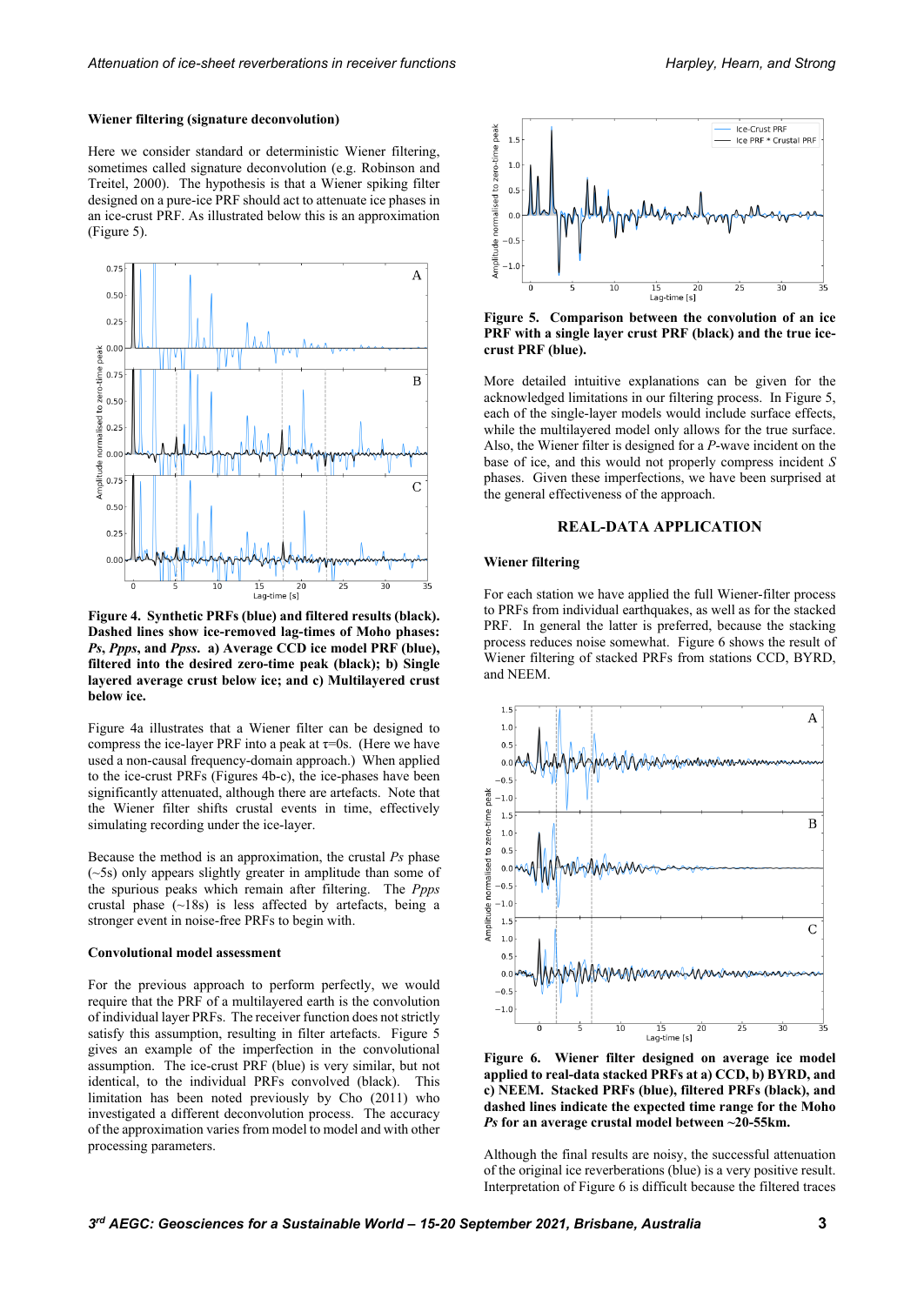are noisy. It should, however, be noted that PRF crustal phases are often quite difficult to identify even for stations without ice. Our interpretation of Figure 6 is given in a later section.

#### **Predictive deconvolution**



**Figure 7. Predictive error filter designed on averaged ice model applied to real-data stacked PRFs at a) CCD, b) BYRD, and c) NEEM. Stacked PRFs (blue), filtered PRFs (black), and dashed lines indicate the expected time range for the Moho** *Ps* **(including ice-layer) for an average crustal model between ~20-55km.**

Because predictive deconvolution is a standard in seismic processing, it is interesting to consider it here. In the context of reflection seismology, the basic assumptions of predictive deconvolution are random reflectivity, minimum-phase wavelet, and no noise. Transferring the concept to our problem, arguably none of these assumptions is satisfied. Hence our tests are purely empirical. Synthetic trials illustrate that, in many cases, predictive deconvolution does significantly attenuate ice reverberations in the PRF, although the ice-bedrock *Ps* conversion is either unaffected or amplified. The predictive operator can overcompensate when removing ice-phases and introduce new peaks. Overall, performance of predictive deconvolution is very model dependent, and is considered less robust than the standard Wiener filtering approach.

For interest, Figure 7 gives the output of predictive deconvolution at the three ice stations, again applied to stacked PRFs. (The prediction gap is the second zero crossing in the autocorrelation. The prediction filter length is 40s.) It is important to note that predictive deconvolution does not include the time correction provided by the Wiener approach. Hence we expect a known time shift between the two estimates of the crustal *Ps* phase, equal to the ice-bedrock *Ps* lag time.

At stations BYRD and NEEM, large peaks are observed (Figures 7b-c) within the expected time window for the Moho *Ps*. No obvious peak has been observed at CCD (Figure 7a) which could be explained by the thicker ice-sheet, i.e. later lagtimes interfering more severely with the Moho *Ps*.

# **INTERPRETATION OF FILTERED PRFS**

The following describes a potential method of interpretation based on lags from the filtered PRFs. The interpreted lag-times and resulting Moho depth estimates are listed in Table 2.

*CCD*. A potential *Ps* Moho conversion has been picked in Figure 6a at  $\sim$  5.2s. Although the amplitude of this peak is similar to noise, identification is assisted by knowledge of the expected polarity, and expected time range. This peak suggests a thicker than average crust, which is supported by other experiments (e.g. Ramirez et al. 2016).

*BYRD*. In Figure 6b, the largest positive peak within the expected Moho  $Ps$  window is at  $\sim$  2.2s. This lag is not consistent with the strong peak exhibited in the predictive deconvolution result (Figure 7b) of ~4.2s (including ice-bedrock *Ps* lag). The predictive deconvolution result is preferred because of the strong peak amplitude. This would correspond to a thin crust as suggested by Chai et al. (2017).

*NEEM*. Peaks have been observed at ~4.9s (Figure 6c) and  $\sim$  5.65s (Figure 7c). In this example the expected time shift introduced between the Wiener and predictive filters is ~0.75s. This implies excellent agreement, supporting a true crustal *Ps* phase. An average crustal thickness is suggested.

|                |      | <b>Moho</b>             |                               |                     |  |  |  |  |  |
|----------------|------|-------------------------|-------------------------------|---------------------|--|--|--|--|--|
| <b>Station</b> | [s]  | Ice Ps Ps Wiener<br>[s] | Ps Pred.<br><i>Decon.</i> [s] | Depth range<br>[km] |  |  |  |  |  |
| CCD            | 0.87 | 5.2                     | N/A                           | $43.5 - 45.5$       |  |  |  |  |  |
| <b>BYRD</b>    | 0.69 | 2.2.                    | 4.2.                          | $18.5 - 30.6$       |  |  |  |  |  |
| <b>NEEM</b>    | 0.75 | 49                      | 5.65                          | $40.9 - 42.8$       |  |  |  |  |  |

**Table 2. Interpretation results of filtered PRFs. Ice** *Ps* **refers to the ice-bedrock** *Ps* **phase. Moho depth is with reference to the base of the ice-sheet, and range considers incident angles between 20-35º at the top of mantle. Predictive deconvolution lags include the ice Ps lag.**

## **CONCLUSIONS**

We have demonstrated a Wiener filtering process for attenuating ice reverberations in teleseismic PRFs. This allows more reliable interpretation of crustal phases.

The preliminary stage takes advantage of the ice reverberations to model the ice-sheet. Approximations of the  $v_p/v_s$  ratio and the ice-sheet incident angle help to constrain the GLI inversion. Estimates of the bedrock shear velocity have also been inferred. Ice-sheet parameters have been estimated at stations CCD and BYRD in Antarctica, and NEEM in Greenland.

The derived ice model can be used to design a Wiener filter which will, in theory, compress all ice reverberations. Consideration of the convolutional model clarifies why this is an approximate solution. Nevertheless, the approach can give viable results if used with caution.

In pragmatic testing, predictive deconvolution sometimes yields a stronger Moho *Ps* event. However, it is considered less robust than Wiener filtering. Use of both methods in parallel might provide additional control. Synthetic trials, using models relevant to the real situation, are invaluable for understanding